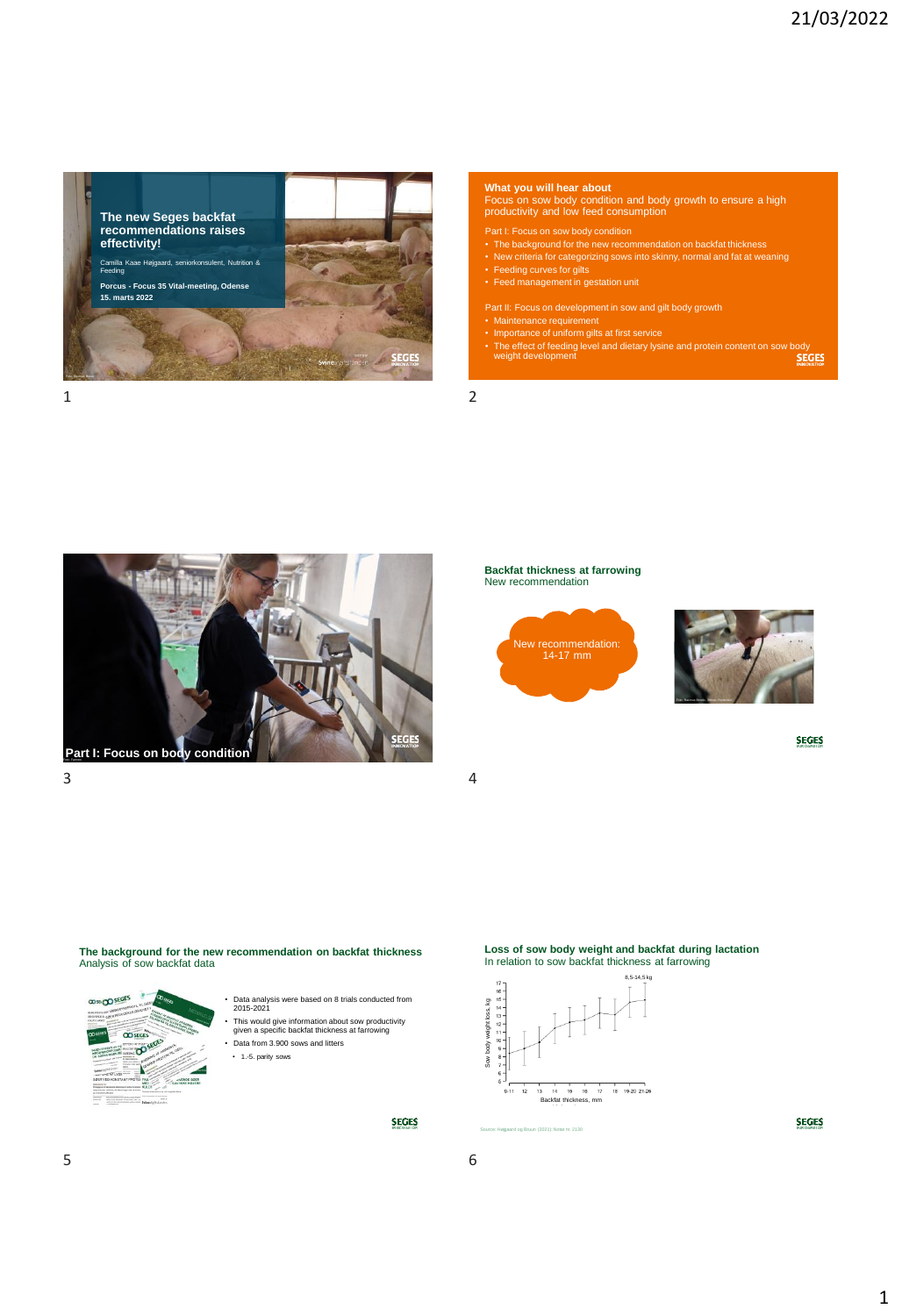#### **Loss of sow body weight and backfat during lactation** In relation to sow backfat thickness at farrowing  $8.5 - 14.5$  kg  $1,7-4,7$  $4.5$ Sow body weight loss, kg Sow body weight loss, kg  $4.0 - 3.5 - 3.0 - 2.5 -$ E Sow back fat loss, mm Sow back fat loss,

 $2.0$  $2.0 -$ <br>1.5 - $1.0$  $19-20$  21-21 Backfat thickness, mm **SEGES** Source: Højgaard og Bruun (2021): Notat nr. 2130  $7$  8

**Loss of sow body weight and backfat during lactation** In relation to sow backfat thickness at farrowing 8,5-14,5 kg 6.0 m  $\overline{S}$ 







### **Weaned piglets per litter**

In relation to sow backfat thickness at farrowing



**Litter average daily gain** In relation to sow backfat thickness at farrowing

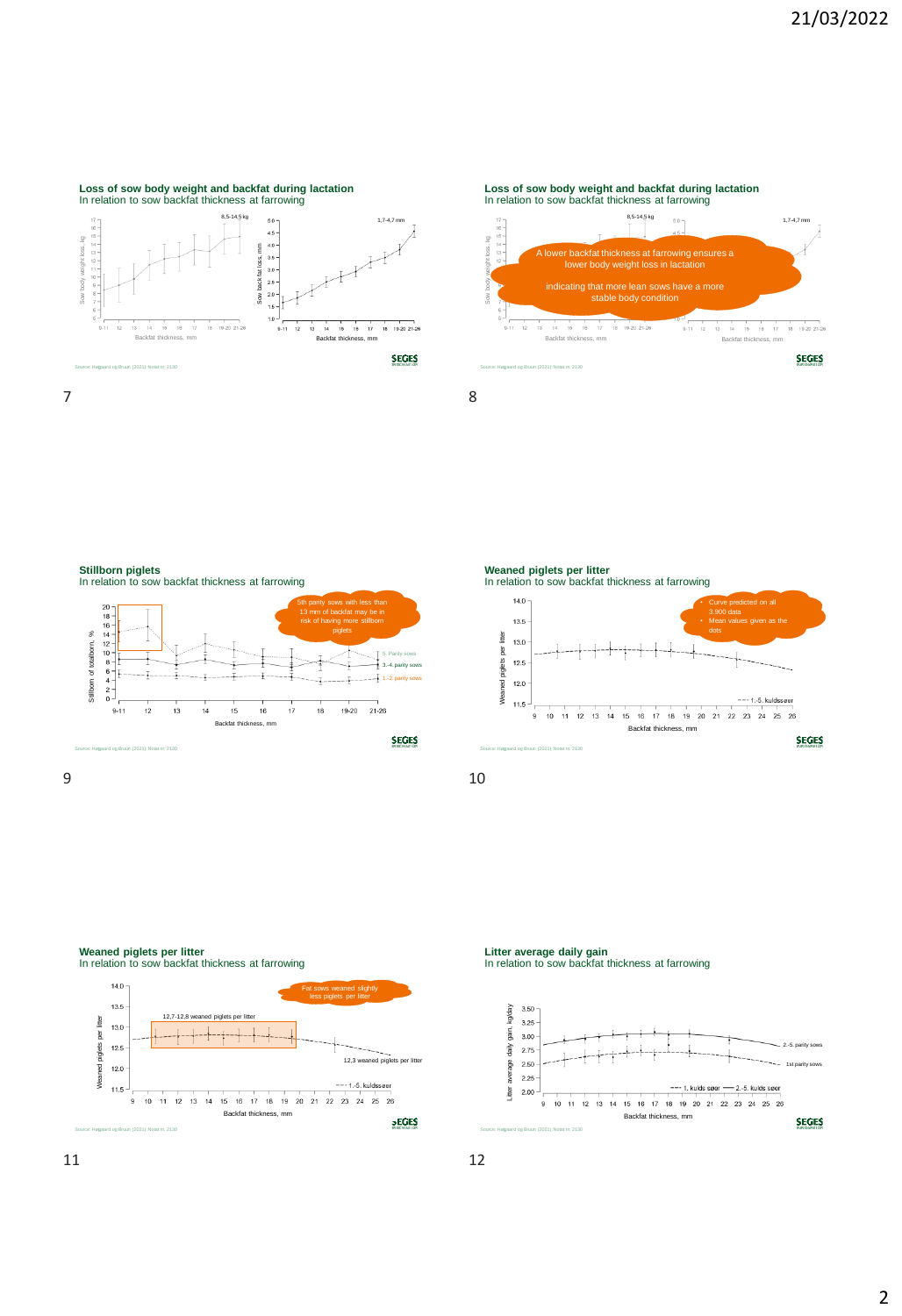# **Litter average daily gain** In relation to sow backfat thickness at farrowing • Skinny and fat sows had a lower litter average daily gain



13 14

**Litter average daily gain** In relation to sow backfat thickness at farrowing





**New categorization of sow body condition at weaning** Adapted to reach the optimal 14-17 mm of backfat at farrowing **Previous categorization at weaning New categorization at weaning Previous categorization at weaning vertex New categorization at weaning Mager Mager Middel Middel Fed Fed Mager Mager Middel Middel Fed Fed**   $\leq$  12 mm ≤ 12 mm 13-16 mm 13-16 mm  $\geq 17$  mm ≥ 17 mm ≤ 11 mm ≤ 11 mm III 1  $12 - 14$  mm  $\geq 15$  mm ≥ 15 mm **SEGES** Source: Højgaard og Bruun (2021): Notat nr. 2130

**Recommended feeding curves for gestating sows** Only the backfat thicknesses have changed - not the recommended feeding curves

| <b>Backfat thickness at</b><br>weaning | <b>Skinny</b><br>≤ 11 mm | <b>Normal</b><br>12-14 mm | <b>Fat</b><br>$\geq 15$ mm |
|----------------------------------------|--------------------------|---------------------------|----------------------------|
| FUsow per day, day 0-30                | 4.5                      | 3.0                       | 2.5                        |
| FUsow per dag, day 30-84               | $2.3*$                   | 2.3                       | 2.3                        |
| FUsow per day, day 84-faring           | 3.5                      | 3.5                       | 3.5                        |

\* If a sow is still skinny at day 30 (<13 mm), then the sow should have a feed allowance of<br>3.5 FUsow per day until 14 mm of backfat is reached. For these sows, it is recommended to<br>have an extra backfat scanning at day 60

**SEGES** 

**Recommended feeding curves for gestating sows** Only the backfat thicknesses have changed - not the recommended feeding curves

| <b>Backfat thickness at</b><br>weaning         | <b>Skinny</b><br>$≤ 11$ mm | <b>Normal</b><br>$12 - 14$ mm | <b>Fat</b><br>$\geq 15$ mm |
|------------------------------------------------|----------------------------|-------------------------------|----------------------------|
| FUsow per day, day 0-30                        | 4.5                        | 3.0                           | 2.5                        |
| FUsow per dag, day 30-84                       | $2.3*$                     | 2.3                           | 2.3                        |
| FUsow per day, day 84-faring                   | 3.5                        | 3.5                           | 3.5                        |
| <b>Regained backfat</b><br>thickness, in total | $-4-5$ mm                  | $~2-3$ mm                     | $~1$ mm                    |

\* If a sow is still skinny at day 30 (<13 mm), then the sow should have a feed allowance of<br>3.5 FUsow per day until 14 mm of backfat is reached. For these sows, it is recommended to<br>have an extra backfat scanning at day 60

**SEGES**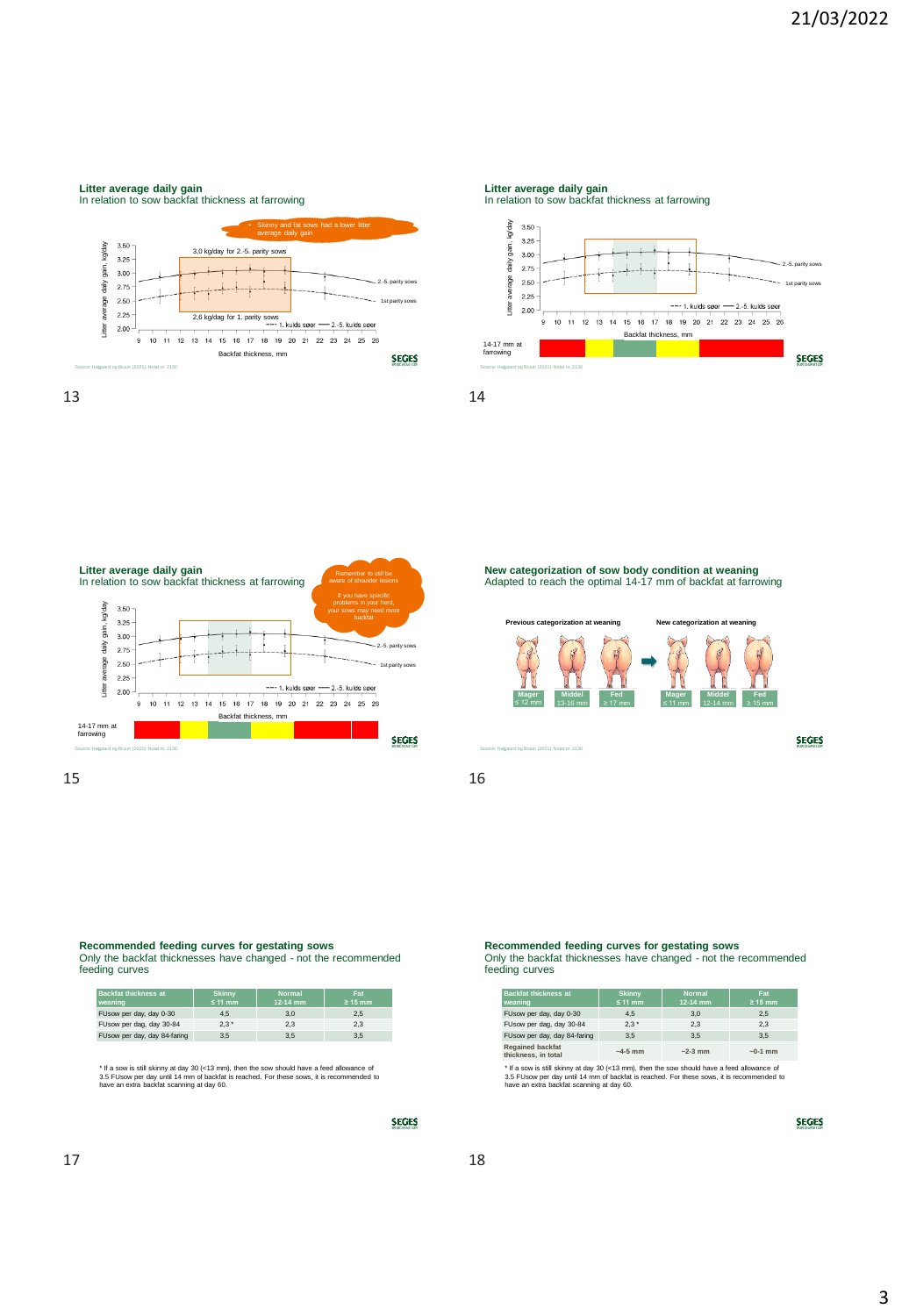# Effect of categorization of body condition at weaning on number of<br>sows in the different categories<br>Indirect effect on feed used during gestation based on 3900 sows

Previous categorization New categorization



19 20

### **Recommended feeding curves for gilts**

Backfat thickness and body weight may not increase drastically

## **Gilts should be mated in second heat, 220-240 days old, 140-160 kg and 13-15 mm of backfat**

- Feeding curve day 0-30 2,2-2,4 FUsow per day dependent on size
- 
- Feeding curve day 30-84 dependent on body condition at day 30 (given in parenthesis) Manimal/no gain wanted (16-17 mm): 2,0-2,1 FUsow per day
- 
- Moderate gain in weight and backfat (14-15 mm): 2,3 FUsow per day Small and skinny at mating –> extra gain wanted (10-13 mm): 2,5-2,7 FUsow per day
- Feeding curve day 84 to farrowing • 3,5 FUsow per day



**SEGES** 

**SEGES** 



21 22



**Implementing optimal feed management requires insight**  Different stables and feeding systems require individual solutions

• You save 20-25 FUsow every time a sow does NOT need to regain 1 mu save 20-23<br>mm of backfat



Why does two sows not react the same way on the same amount **of feed?** Maintenance requirement  $\approx$  when a<br>car is turned on but not driving<br>Some amount of diesel is required –<br>the amount depends on the size of **Performance (body growth, back fat gain, fetal growth, milk production) It all comes from feed given above maintenance the car SEGES** 

Illustration: Modified after Colourbox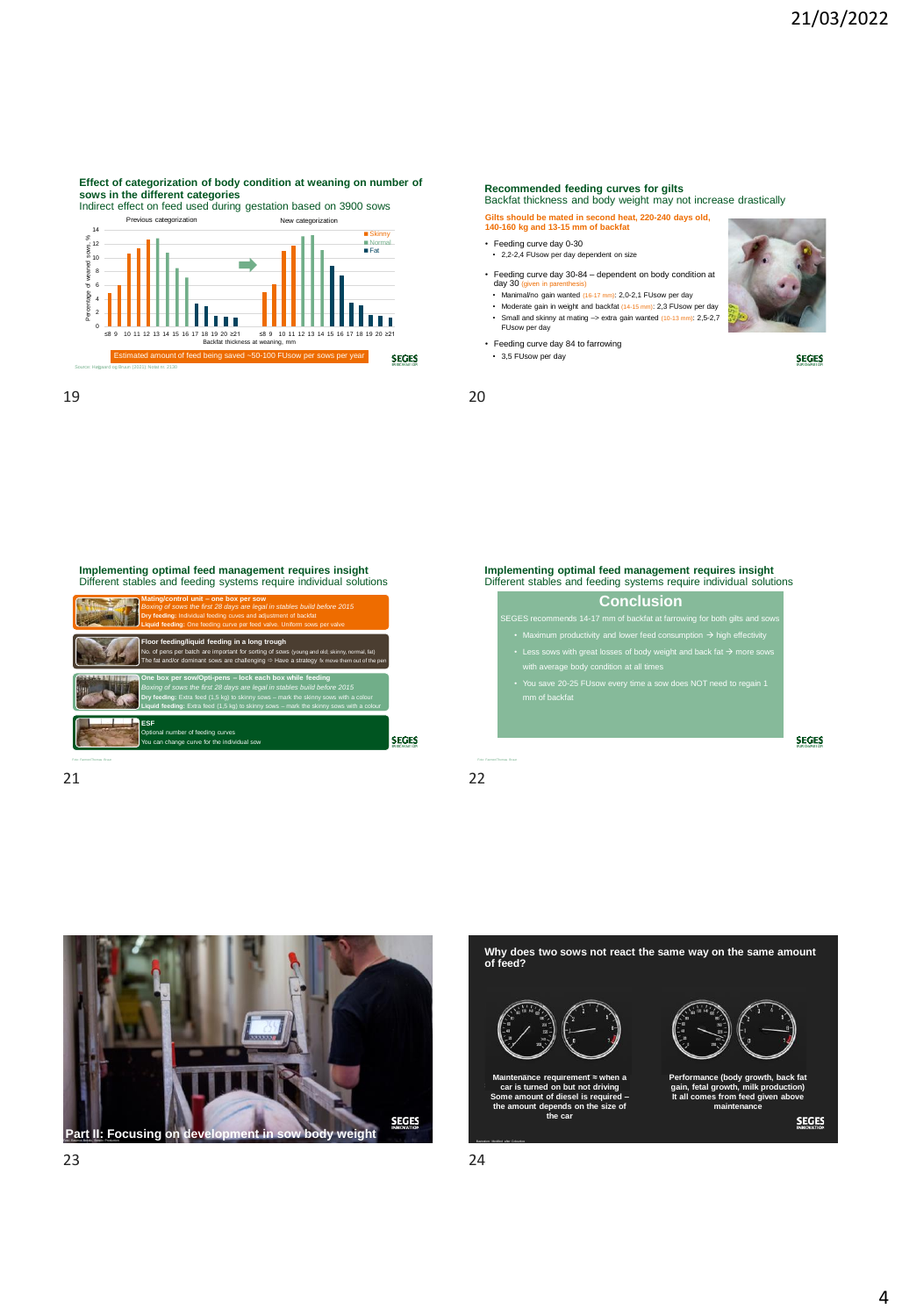**SEGES** 

### **Impact of 4,5 FUsow per day on backfat gain (day 0-30)**  Is highly affected by sow body weight and thereby age



25 26

**Impact of 2,3 FUsow per day on backfat gain (day 30-84)**  Is highly affected by sow body weight and thereby age



**Development in sow body weight from 1st to 5th farrowing** Gilt body weight at mating and at farrowing is important



Weight at first service is important for the weight development **in your herd** Don't let a high littersize determine the weight at first service



Source: Bruun *et al.* (2020): SEGES Publication no. 1206

Looking at potential longevity as an effect of weight at first service Body condition makes quite a difference for sow longevity



Looking at potential longevity as an effect of weight Body condition makes quite a difference

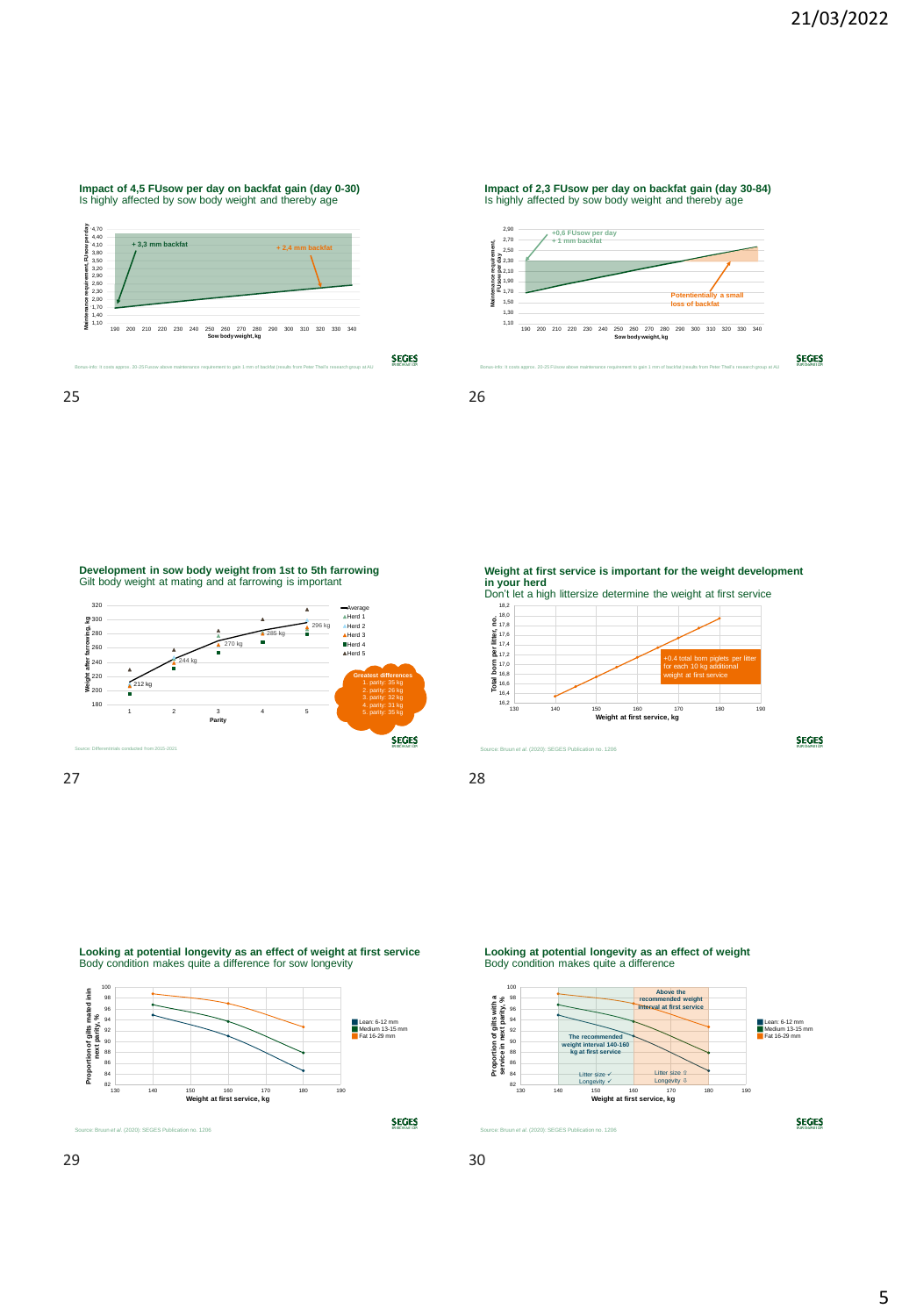### Development in sow body weight in first gestation

What is the consequence when reducing the feeding curve day 30-84 SID lysine is at 4,0 g per FUsow

In mid gestation we recommend to vary the feeding curve from 2,0-2,7 FUsow per day according to size and body condition of the gilt